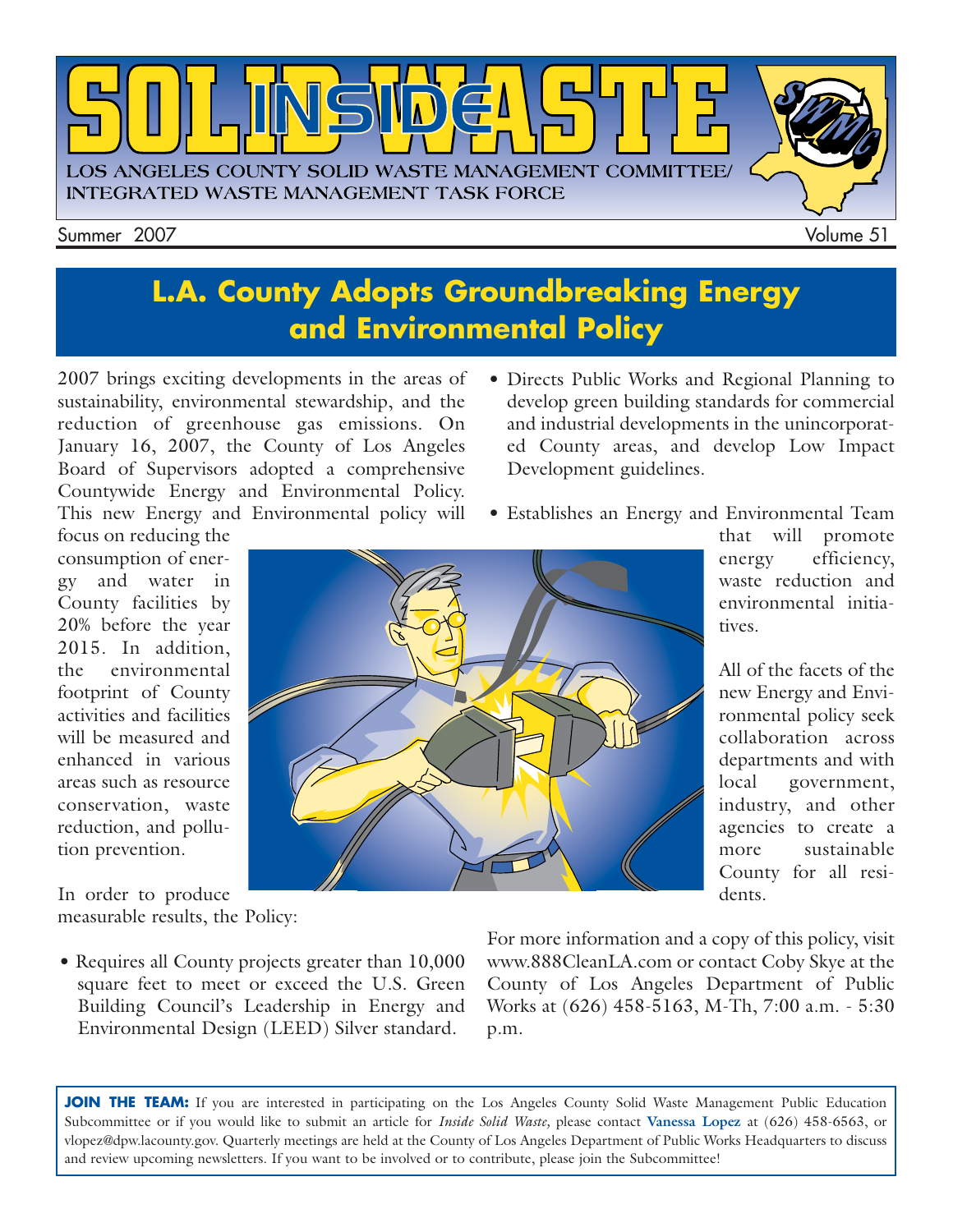### **2006 Environmental Excellence Award**

During the public meeting on Tuesday, February 6, 2007, the Calabasas Environmental Commission presented the 2006 Carl Gibbs Environmental Excellence Award to the Peters family. The Peters family consists of John, Laura and their three children Hanna, Claire and Rebecca. They live on Mulholland Highway, along Dry Canyon Creek. For many years, the entire family has devoted hundreds of hours in community projects. They participate in many habitat restoration events, Arbor Day tree planting ceremonies, creek clean up events; assist with the youth naturalist programs; and are involved with the Calabasas High School Earth Club, and Spotlight on the Arts, all of which focus on making the community a better place to live. The family is truly a steward of the natural resources and an example for others to follow.

The Carl Gibbs Environmental Excellence Award is a symbol of commitment to California's environment. The award honors a wide array of individuals, businesses, municipalities, government agencies, organizations, institutions, all working to benefit our environment. The Award recognizes voluntary activities by companies and organizations, regardless of size, that result in cleaner air or water quality, less waste, less traffic, conservation of energy and natural resources, or reduced use of hazardous materials, etc.

### **Congratulations Peters family!**



#### **Carl Gibbs Environmental Excellence Award**

The award was presented to John, Laura, Hana, Claire and Rebecca Peters in recognition of their commitment to enhance the environment which was demonstrated by their devotion to community projects, such as habitat restoration and youth naturalist programs.

Environmental Commission February 6, 2007

*Pictured are Laura and Rebecca Peters.*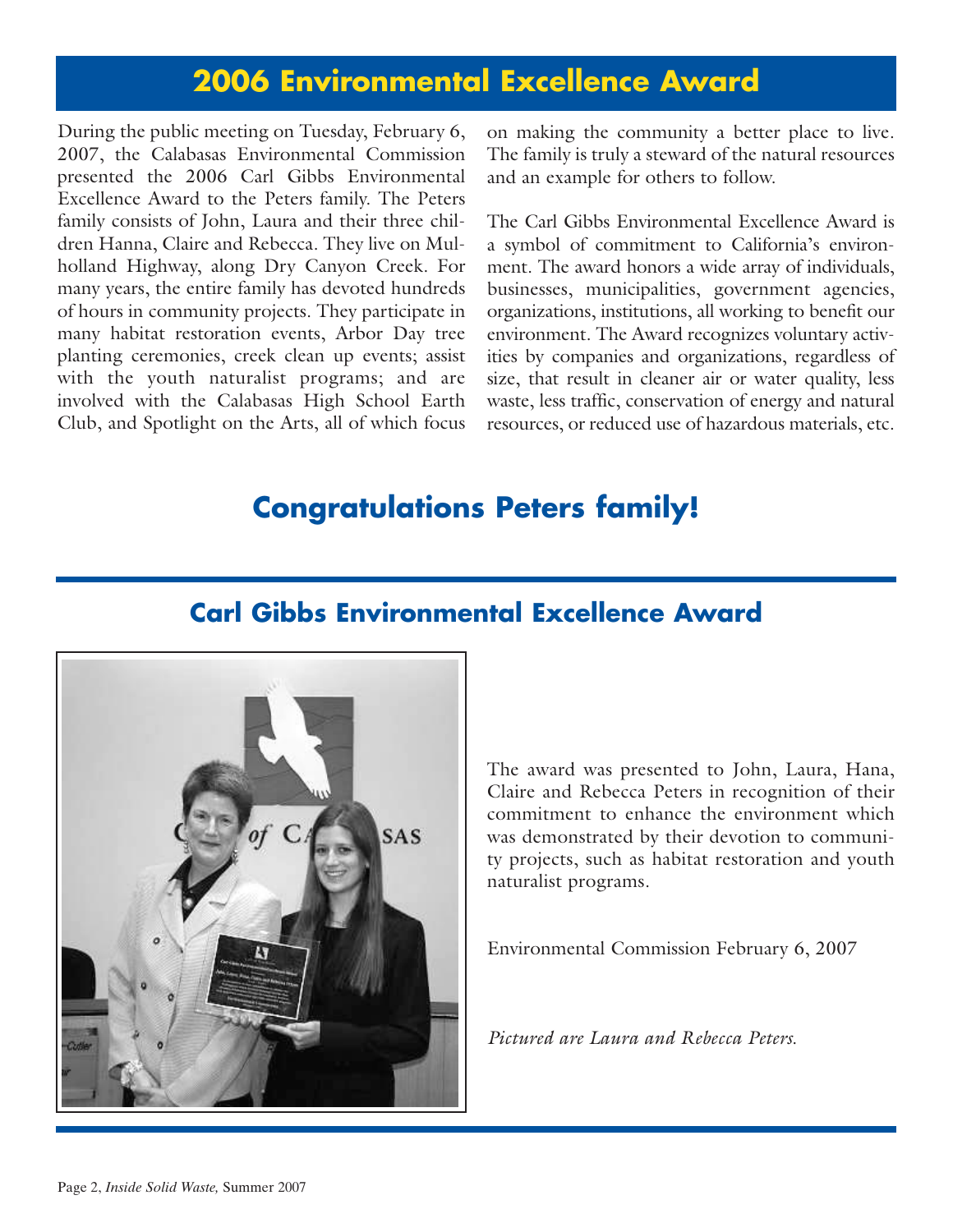### **Inglewood's Public Works/Environmental Services Department Teaches Young People the Importance of Recycling**

You're never too young to learn about taking responsibility for keeping the earth clean. On Tuesday, April 24t, 2007, the pre-school students at Early Learning Academy were treated to a lively, fun and informative puppet show featuring the City's Community Services Inspection Unit, Inspectors Jeffery Givens and Chris Marsiglia. Under the inspiration and creation of Georgia Smith and Robin Wilson of the Public Works/Environmental Services Department, the students were treated to a puppet show featuring environmentally-focused characters extolling the virtues of recycling.

"We decided to present a more creative and interactive way of reaching out to the young children, showing them the importance of recycling," states Administrative Aide Georgia Smith. The puppet show presentation incorporated Recycle Characters, including Fidgety Frog, Sleepy Sheep, Cuddly Cow, Goofy Giraffe, Dancin' Doggie and Lazy Lion that teach students the correct way to recycle. After viewing the presentation, students were able to make the connection, explaining what contents should be placed in the Black, Blue and Green containers.

The Early Learning Academy has always been proactive in incorporating a recycle-minded focus in their curriculum.

Inglewood's Public Works/Environmental Services Department knows the importance of educating today's youth about caring for the earth and the environment. Learning these critical tools today will help young people to positively impact their communities in the future.

For more information about the City's environmental programs, contact Georgia Smith of the Department of Public Works/Environmental Services at (310) 412-5333 or visit the website at [www.cityofinglewood.org](http://www.cityofinglewood.org/default.asp)



## **What is E-Waste?**

What is E-Waste? E-Waste is a popular informal name for electronic products nearing the end of their useful life. Computers, printers, televisions, VCR's stereos, copiers, cellular phones and fax machines are common electronic products. In fact, current California law prohibits disposal of CRT's (cathode ray tubes) and other hazardous contaminants normally found in televisions and computer monitors from being thrown away in the regular trash.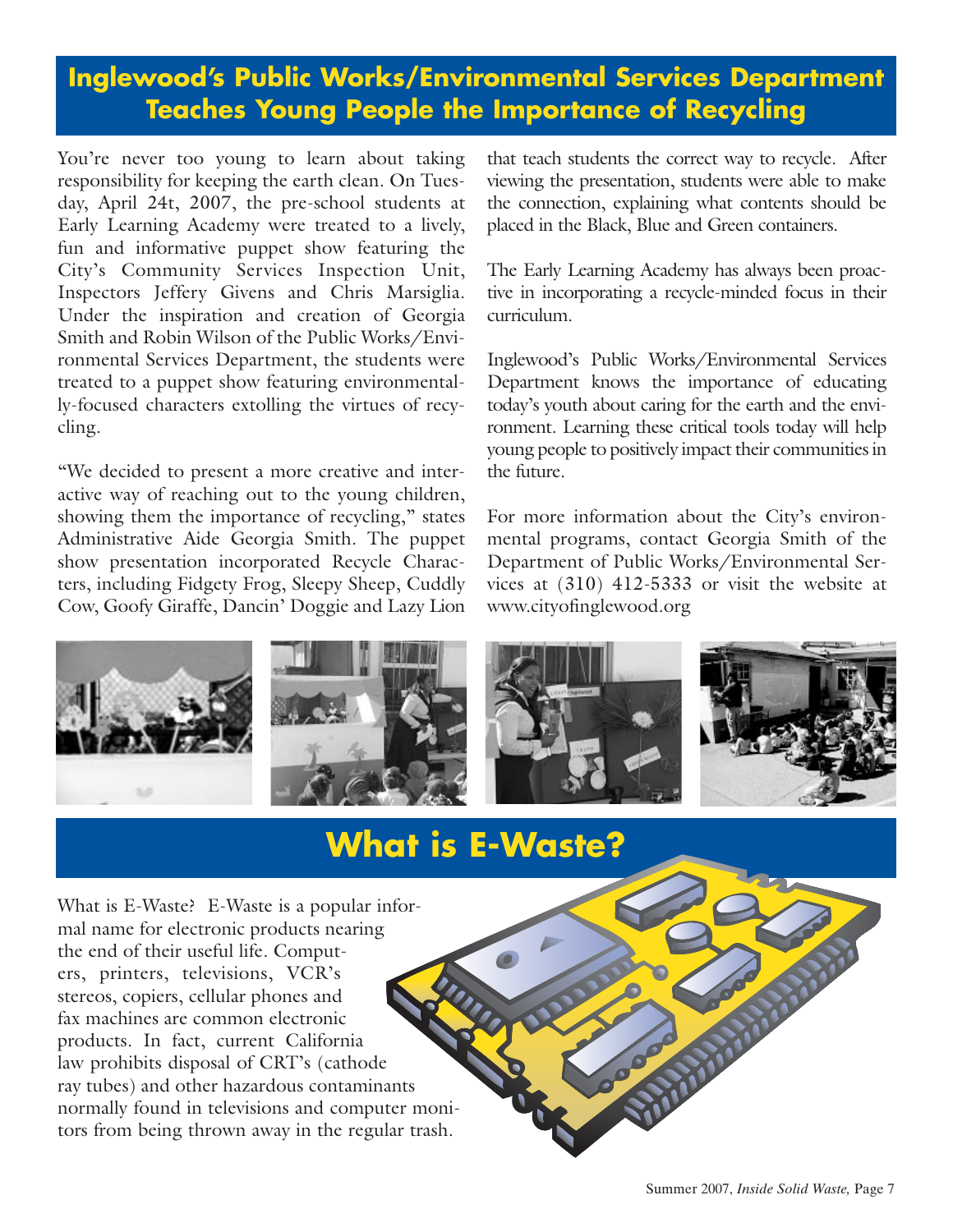Houshold Hazardous waste can be taken to any of [these locations. Electronic waste is also accepted.](http://www.lacity.org/san/solid_resources/special/hhw/safe_centers/index.htm) Call 1-800-98-TOXIC or 1 (888) CLEAN-LA for more information.

**Gaffey Street Collection Center 1400 N. Gaffey St. San Pedro, CA 90021 Open Friday, Saturday, and Sunday 9 a.m. - 3 p.m.**

**Hyperion Treatment Plant 7660 W. Imperial Highway, Gate B Playa Del Rey, CA 90293 Open Saturday and Sunday 9 a.m. - 3 p.m.**

**Washington Boulevard Collection Center 2649 E. Washington Blvd. Los Angeles, CA 90021 Open Friday, Saturday, and Sunday 9 a.m. - 3 p.m.**

**Randall Street S.A.F.E. Center 11025 Randall St. Sun Valley, CA 91352 Open Saturday, Sunday, and Monday 9 a.m. - 3 p.m.**

**UCLA location 550 Charles E. Young Dr. West Los Angeles, CA 90095 Open Thursday, Friday, and Saturday 8 a.m. - 2 p.m.**

**Los Angeles/Glendale Collection Center 4660 Colorado Blvd. Los Angeles, CA 90039 Open Saturday and Sunday 9 a.m. - 3 p.m.**

**Antelope Valley Environmental Collection Center Antelope Valley Public Landfill 1200 West City Ranch Road Palmdale CA, 93551 [Open 1st and 3rd Saturday each month 9 a.m. - 3 p.m.](http://ladpw.org/epd/avecc/index.cfm)**



# **What's Up?**

**HHW ROUNDUPS** are open from 9 a.m. to 3 p.m. unless otherwise indicated. For more information, call the County of Los Angeles Department of Public Works, at **1 (888) CLEAN-LA (253-2652).** For information about City of Los Angeles events, call **1 (800) 98-TOXIC (988-6942).**

| August 4    | Whittier - Rio Hondo College, Parking Lot "C"<br>3600 Workman Mill Rd.                                                                     |
|-------------|--------------------------------------------------------------------------------------------------------------------------------------------|
| August 11   | <b>Burbank</b> - Burbank Fire Department Training Center<br>1845 Ontario St.                                                               |
| August 18   | Arcadia - Santa Anita Park<br>Gate 3, Huntington Dr.                                                                                       |
| August 18   | Sierra Madre - Mariposa Parking Lot<br>9:00 a.m. - 2:00 p.m.<br>Mariposa Ave. just west of Baldwin Ave.                                    |
| August 25   | <b>San Dimas</b> - San Dimas High School<br>800 West Covina Blvd.                                                                          |
| September 8 | <b>Downey</b> - County of Los Angeles Department of<br>Education - 9300 Imperial Highway                                                   |
|             | September 15 Alhambra - LA County DPW Headquarters<br>900 S. Fremont Avenue                                                                |
|             | September 15 South Pasadena - Unified School District Headquarters<br>Parking Lot on Diamond Ave & Mission Street<br>9:00 a.m. - 2:00 p.m. |
|             | September 22 Covina - Wal-Mart Overflow Parking Lot<br>1275 Azusa Avenue (just north of Arrow Highway)                                     |
|             | September 29 Huntington Park - Huntington Park City Yard<br>6900 Bissell Street                                                            |
|             | September 29 <b>Beverly Hills/West Hollywood</b> - Beverly Hills City Streets<br>Foothill Rd. between Alden Dr. & West 3rd Street          |
| October 6   | Carson - Joint Water Pollution Control Plant<br>West Maintenance Building Parking Lot                                                      |

**Visit** *www.lacountyiswmtf.org* **to view agendas, meeting minutes, and copies of the Inside Solid Waste newsletter.**

Page 4, *Inside Solid Waste,* Summer 2007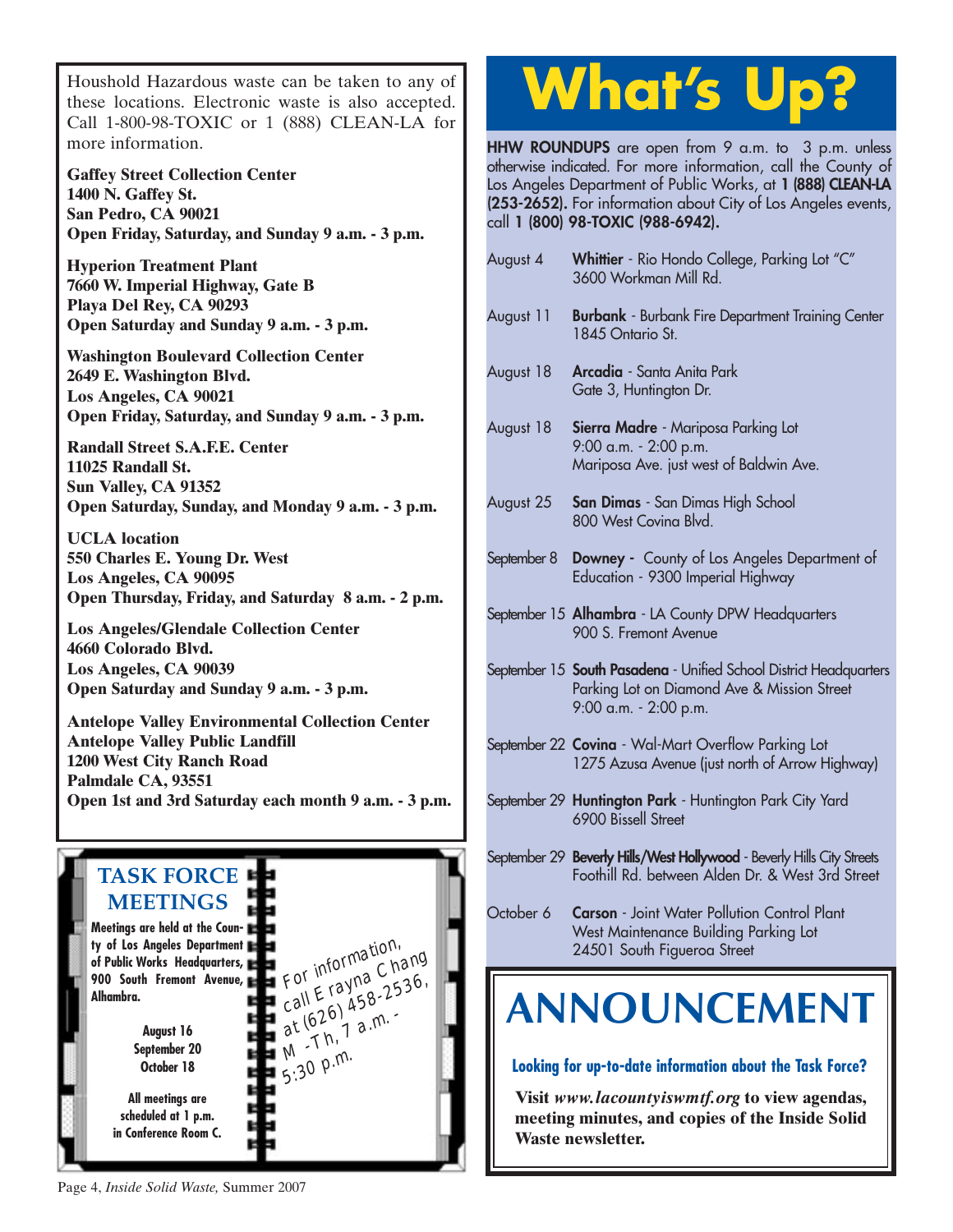The Task Force is making significant progress in its efforts to facilitate the development of a conversion technology demonstration facility in Southern California. The final report on the Task Force's Phase II evaluation process will be completed in August 2007, highlighting the Task Force's work in closely scrutinizing shortlisted conversion technology vendors and material recovery facilities capable of developing the first commercial scale demonstration plant in the U.S.

Between February and April 2007, representatives of the Task Force's Alternative Technology Advisory Subcommittee conducted a series of reference facility tours stretching from North America to Europe and Asia. The tours were a critical step prior to development of the demonstration facility. It allows for an independent verification of technology performance, an evaluation of regulatory and policy differences, a comparison of feedstock composition, and first-hand appraisal of technology products and byproducts. These tours also allowed Task Force representatives to meet directly with facility regulators, community members, and other key stakeholders to learn from their experiences with operational facilities. Below is a summary of the facilities visited:

1. International Environmental Solutions (IES) operates a facility in Romoland, CA, that utilizes pyrolysis to process municipal solid waste (MSW). The facility produces a syngas, used for electricity UUUNUUU generation, and carbon char.

2. NTech operates a gasification plant in Poland that processes medical

waste, and a kinetic steamer in Yorkshire, England, which separates recyclables from the MSW stream. The gasification facility produces a syngas, used for electricity generation, and non-hazardous fly ash.

3. ArrowBio - ArrowBio operates a facility in Hiriya, Israel, using water separation and upflow anaerobic blanket digestion to process MSW. The separation process recovers recyclables, while the remaining organic fraction is digested to produce biogas for electricity generation, digestate (soil amendment) and water.

4. Integrated Waste Technologies (IWT)/Thermoselect - IWT/Thermoselect operates several pyrolysis/gasification plants throughout Japan that process MSW, industrial wastes, sludge, and incinerator ash. The plants produce a syngas, used for electricity generation, recover metals and minerals.

5. Changing World Technologies (CWT) - CWT operates a thermal depolymerization plant in Carthage, Missouri to process poultry waste. The facility produces an oil product, which is sent to a refinery for production of diesel fuel, and a solid carbon fuel product.

> For more information about conversion technologies and the Southern California Conversion Technology Demonstration Project, including a copy of the final Phase II report, please visit www.SoCalConversion.com or contact Coby Skye of the County of Los Angeles Department of Public Works at (626) 458-5163, M - Th, 7:00 AM to 5:30 PM or Mike Mohajer of the Task Force at 909-592- 1147.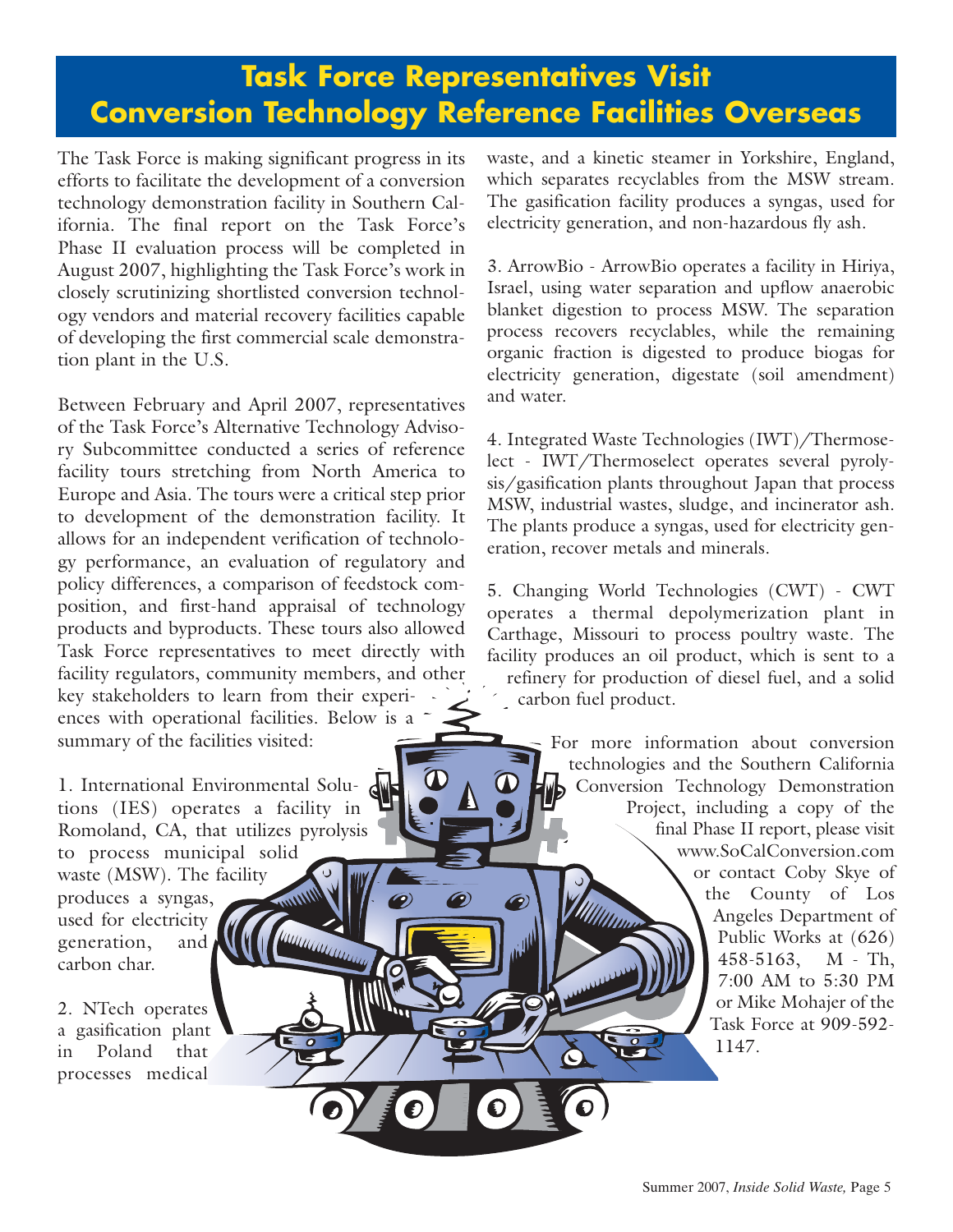## **E-waste Collection Proves Successful in the City of Inglewood**

On Saturday, January 27, 2007, the City of Inglewood, Department of Public Works/Environmental Services Division, in conjunction with SoCal Computer Recyclers held its sixth annual "E-waste" Electronic Recycling day at Hollywood Park. The event was an overwhelming success. Over 300 participants took advantage of this free opportunity to rid themselves of their old, outdated and non-working electronic equipment.

Mandates of the environment encourage us to Reduce, Reuse and Recycle. Refurbished equipment will be donated to schools, churches and local nonprofit agencies. Other collected equipment will be processed and streamlined back into circulation by conversion into raw materials. Some equipment can even be salvaged.

Inglewood residents showed that they are conscientious supporters of the community and the environment at large. Over 56,000 pounds of old material was collected which means it won't end up in the local landfills.

By participating in this and the other environmentallyfriendly programs provided by the City, you help conserve the natural resources of the planet. Questions regarding the City's recycling programs can be directed to the Department of Public Works, Environmental Services Division at (310) 412-5333, or visit us at [www.cityofinglewood.org.](http://www.cityofinglewood.org/default.asp) 



### **Norwalk's Fall HHW and E-Waste Event a Success**

On Saturday, November 18, 2006, Norwalk residents descended on two sites with loaded cars. They came not with holiday goodies, but Household Hazardous Waste (HHW) and Electronic Waste (E-Waste).

The City of Norwalk offered two drop-off locations: City Hall Parking Lot and the Social Services Center/Alondra Library Parking Lot. During the half-day event, the City collected over 26,000 pounds of HHW, as well as 36,800 pounds of electronics. This program was made possible by a grant from the California Integrated Waste Management Board - Household Hazardous Waste Program and the City of Norwalk.

In addition, on Saturday, April 28, 2007, the City of

Norwalk offered its residents a safe and easy way to dispose of personal data, electronically or in print. During this one-day event, which was offered at two convenient locations, residents dropped off approximately 65,000 pounds of e-waste along with 34,200 pounds of paper to be shredded. Both locations, accepted computers, televisions, PDAs, Cell phones, and related equipment. However, in addition to ewaste, residents could also drop off confidential papers at the Norwalk's "Shred-A-Thon" and witness their documents being destroyed properly. The mixed shredded paper was taken to a recycling facility.

For more information on Norwalk's programs, please contact Adriana Figueroa at 562-959-5915.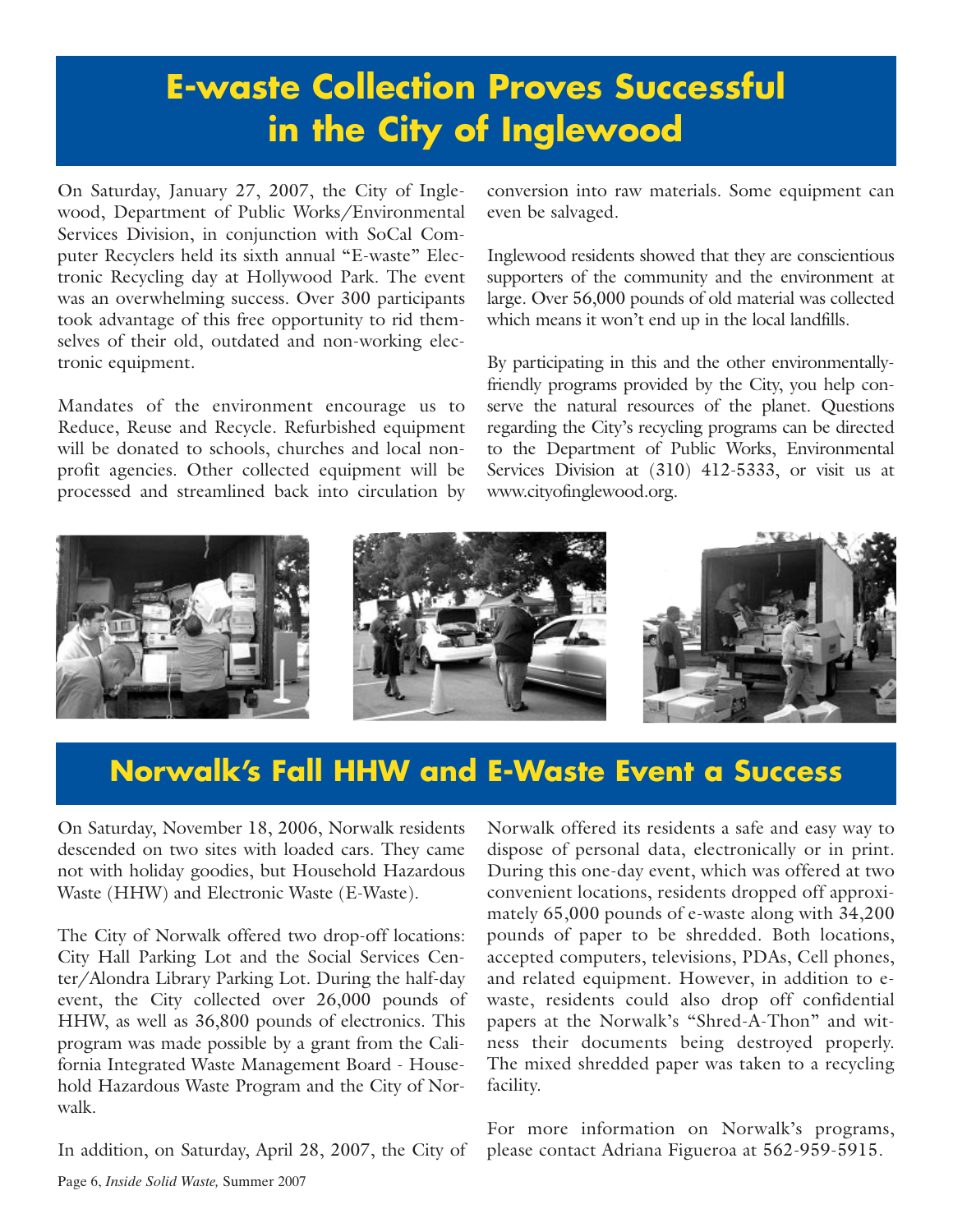### **KEY BILLS BEING CONSIDERED IN THE STATE LEGISLATURE**

The Task Force continuously monitors and analyzes pending legislative bills that may impact the solid waste management in Los Angeles County. Below are those bills the Task Force has taken a position on in the 2007-2008 legislative session.

| Amended 7-09-07<br>Prohibits CalTrans' contractors from disposing asphalt concrete or<br>AB 484<br>Support<br>Portland cement in a solid waste landfill.<br>AB 501<br>Amended 6-21-07<br>Support<br>Requires a pharmaceutical manufacturer whose product is used through<br>pre-filled sharps to supply a container for the safe disposal of home used<br>sharps with a toll free number providing information on safe disposal<br>methods.<br>Imposes an additional civil assessment, in addition to any other<br>AB 679<br>Amended 7-09-07<br>Support<br>penalty or fine, of \$100 to \$200 for illegal dumping.<br>Imposes a tipping fee of \$.50/ton on waste disposed in order to fund air<br>AB 712<br>Amended 7-12-07<br>Oppose<br>quality compliance for off-road diesel vehicles that dispose, transfer or<br>process solid waste or recyclable materials beginning April 1, 2009.<br>Under specified conditions, prohibits the selling, use, or distribution of<br>AB 820<br>Amended 4-09-07<br>Support<br>expanded polystyrene food containers at all State agencies and UC<br>campuses.<br>Prohibits a food service provider (e.g., fast food establisments) from<br>AB 904<br>Amended 6-01-07<br>Support<br>distributing disposable food packaging unless the packaging is recyclable or<br>recovered for composting at a 25% rate statewide.<br>AB 1207<br>Introduced 2-23-07<br>Requires the Waste Board, in consultation with the State<br>Oppose<br>Water Resources Control Board, to develop regulations for<br>the land application of biosolids.<br>AB 1237<br>Introduced 2-23-07<br>Requires the LEA and Waste Board inspections of solid waste facilities to<br>Oppose<br>be unannounced. In addition, the Waste Board's 60-day permit review of<br>a solid waste facility permit would be extended to 90 days. If no action is<br>taken on the permit, it would be considered a tacit objection.<br>AB 1473<br>Amended 7-02-07<br>Authorizes the LEA to stay their cease and desist order up to 3 years if a<br>Support<br>solid waste facility was in operation on or before January 1, 2007, accepts<br>only source-separated materials for recycling, and makes a good faith effort<br>in obtaining a Solid Waste Facility Permit.<br>AB 1535<br>Introduced 2-23-07<br>Support<br>Expands the State's electronic waste recovery program to include a<br>personal computer (e.g., a computer hard drive) and impose a \$6.00<br>recovery fee on each personal computer sold.<br>Amended 4-30-07<br>SB 55<br>Requires a publicly owned treatment works facility to submit certification<br>Oppose<br>to the regional water quality control board regarding any sewage sludge<br>that is transferred from a facility for disposal or further processing.<br>Amended 7-11-07<br>Requires the State Air Resources Board to develop regulations requiring all<br>SB 140<br>Support<br>diesel fuel sold to contain at least 2% renewable diesel.<br>Requires CalTrans to track the use of recycled and virgin materials for sub<br>SB 735<br>Amended 7-05-07<br>Support<br>base, base and lean concrete base.<br>Amended 6-04-07<br>SB 826<br>Requires the Waste Board to adopt standards to identify and mitigate<br>Oppose<br>environmental justice impacts in disproportionately affected communities<br>in which solid waste facilities are located.<br>Amended 4-02-07<br>Authorizes a gasification facility's discharge of air contaminates or<br>SB 842<br>Support<br>emissions to be regulated by the State Air Resources Board or local air<br>quality districts rather than having an absolute zero threshold.<br>Amended 6-27-07<br>Authorizes every pharmacy to develop programs for the collection<br>SB 966<br>Support<br>and proper disposal of pharmaceutical drugs.<br>Authorizes a city or county which has diverted more than 50% of solid<br>Amended 4-10-07<br>SB 1016<br>Comments | <b>Bill Number</b> | <b>Status</b> | Position | Summary                                                               |
|----------------------------------------------------------------------------------------------------------------------------------------------------------------------------------------------------------------------------------------------------------------------------------------------------------------------------------------------------------------------------------------------------------------------------------------------------------------------------------------------------------------------------------------------------------------------------------------------------------------------------------------------------------------------------------------------------------------------------------------------------------------------------------------------------------------------------------------------------------------------------------------------------------------------------------------------------------------------------------------------------------------------------------------------------------------------------------------------------------------------------------------------------------------------------------------------------------------------------------------------------------------------------------------------------------------------------------------------------------------------------------------------------------------------------------------------------------------------------------------------------------------------------------------------------------------------------------------------------------------------------------------------------------------------------------------------------------------------------------------------------------------------------------------------------------------------------------------------------------------------------------------------------------------------------------------------------------------------------------------------------------------------------------------------------------------------------------------------------------------------------------------------------------------------------------------------------------------------------------------------------------------------------------------------------------------------------------------------------------------------------------------------------------------------------------------------------------------------------------------------------------------------------------------------------------------------------------------------------------------------------------------------------------------------------------------------------------------------------------------------------------------------------------------------------------------------------------------------------------------------------------------------------------------------------------------------------------------------------------------------------------------------------------------------------------------------------------------------------------------------------------------------------------------------------------------------------------------------------------------------------------------------------------------------------------------------------------------------------------------------------------------------------------------------------------------------------------------------------------------------------------------------------------------------------------------------------------------------------------------------------------------------------------------------------------------------------------------------------------------------------------------------------------------------------------------------------------------------------------------------------------------------------------------------------|--------------------|---------------|----------|-----------------------------------------------------------------------|
|                                                                                                                                                                                                                                                                                                                                                                                                                                                                                                                                                                                                                                                                                                                                                                                                                                                                                                                                                                                                                                                                                                                                                                                                                                                                                                                                                                                                                                                                                                                                                                                                                                                                                                                                                                                                                                                                                                                                                                                                                                                                                                                                                                                                                                                                                                                                                                                                                                                                                                                                                                                                                                                                                                                                                                                                                                                                                                                                                                                                                                                                                                                                                                                                                                                                                                                                                                                                                                                                                                                                                                                                                                                                                                                                                                                                                                                                                                                            |                    |               |          |                                                                       |
|                                                                                                                                                                                                                                                                                                                                                                                                                                                                                                                                                                                                                                                                                                                                                                                                                                                                                                                                                                                                                                                                                                                                                                                                                                                                                                                                                                                                                                                                                                                                                                                                                                                                                                                                                                                                                                                                                                                                                                                                                                                                                                                                                                                                                                                                                                                                                                                                                                                                                                                                                                                                                                                                                                                                                                                                                                                                                                                                                                                                                                                                                                                                                                                                                                                                                                                                                                                                                                                                                                                                                                                                                                                                                                                                                                                                                                                                                                                            |                    |               |          |                                                                       |
|                                                                                                                                                                                                                                                                                                                                                                                                                                                                                                                                                                                                                                                                                                                                                                                                                                                                                                                                                                                                                                                                                                                                                                                                                                                                                                                                                                                                                                                                                                                                                                                                                                                                                                                                                                                                                                                                                                                                                                                                                                                                                                                                                                                                                                                                                                                                                                                                                                                                                                                                                                                                                                                                                                                                                                                                                                                                                                                                                                                                                                                                                                                                                                                                                                                                                                                                                                                                                                                                                                                                                                                                                                                                                                                                                                                                                                                                                                                            |                    |               |          |                                                                       |
|                                                                                                                                                                                                                                                                                                                                                                                                                                                                                                                                                                                                                                                                                                                                                                                                                                                                                                                                                                                                                                                                                                                                                                                                                                                                                                                                                                                                                                                                                                                                                                                                                                                                                                                                                                                                                                                                                                                                                                                                                                                                                                                                                                                                                                                                                                                                                                                                                                                                                                                                                                                                                                                                                                                                                                                                                                                                                                                                                                                                                                                                                                                                                                                                                                                                                                                                                                                                                                                                                                                                                                                                                                                                                                                                                                                                                                                                                                                            |                    |               |          |                                                                       |
|                                                                                                                                                                                                                                                                                                                                                                                                                                                                                                                                                                                                                                                                                                                                                                                                                                                                                                                                                                                                                                                                                                                                                                                                                                                                                                                                                                                                                                                                                                                                                                                                                                                                                                                                                                                                                                                                                                                                                                                                                                                                                                                                                                                                                                                                                                                                                                                                                                                                                                                                                                                                                                                                                                                                                                                                                                                                                                                                                                                                                                                                                                                                                                                                                                                                                                                                                                                                                                                                                                                                                                                                                                                                                                                                                                                                                                                                                                                            |                    |               |          |                                                                       |
|                                                                                                                                                                                                                                                                                                                                                                                                                                                                                                                                                                                                                                                                                                                                                                                                                                                                                                                                                                                                                                                                                                                                                                                                                                                                                                                                                                                                                                                                                                                                                                                                                                                                                                                                                                                                                                                                                                                                                                                                                                                                                                                                                                                                                                                                                                                                                                                                                                                                                                                                                                                                                                                                                                                                                                                                                                                                                                                                                                                                                                                                                                                                                                                                                                                                                                                                                                                                                                                                                                                                                                                                                                                                                                                                                                                                                                                                                                                            |                    |               |          |                                                                       |
|                                                                                                                                                                                                                                                                                                                                                                                                                                                                                                                                                                                                                                                                                                                                                                                                                                                                                                                                                                                                                                                                                                                                                                                                                                                                                                                                                                                                                                                                                                                                                                                                                                                                                                                                                                                                                                                                                                                                                                                                                                                                                                                                                                                                                                                                                                                                                                                                                                                                                                                                                                                                                                                                                                                                                                                                                                                                                                                                                                                                                                                                                                                                                                                                                                                                                                                                                                                                                                                                                                                                                                                                                                                                                                                                                                                                                                                                                                                            |                    |               |          |                                                                       |
|                                                                                                                                                                                                                                                                                                                                                                                                                                                                                                                                                                                                                                                                                                                                                                                                                                                                                                                                                                                                                                                                                                                                                                                                                                                                                                                                                                                                                                                                                                                                                                                                                                                                                                                                                                                                                                                                                                                                                                                                                                                                                                                                                                                                                                                                                                                                                                                                                                                                                                                                                                                                                                                                                                                                                                                                                                                                                                                                                                                                                                                                                                                                                                                                                                                                                                                                                                                                                                                                                                                                                                                                                                                                                                                                                                                                                                                                                                                            |                    |               |          |                                                                       |
|                                                                                                                                                                                                                                                                                                                                                                                                                                                                                                                                                                                                                                                                                                                                                                                                                                                                                                                                                                                                                                                                                                                                                                                                                                                                                                                                                                                                                                                                                                                                                                                                                                                                                                                                                                                                                                                                                                                                                                                                                                                                                                                                                                                                                                                                                                                                                                                                                                                                                                                                                                                                                                                                                                                                                                                                                                                                                                                                                                                                                                                                                                                                                                                                                                                                                                                                                                                                                                                                                                                                                                                                                                                                                                                                                                                                                                                                                                                            |                    |               |          |                                                                       |
|                                                                                                                                                                                                                                                                                                                                                                                                                                                                                                                                                                                                                                                                                                                                                                                                                                                                                                                                                                                                                                                                                                                                                                                                                                                                                                                                                                                                                                                                                                                                                                                                                                                                                                                                                                                                                                                                                                                                                                                                                                                                                                                                                                                                                                                                                                                                                                                                                                                                                                                                                                                                                                                                                                                                                                                                                                                                                                                                                                                                                                                                                                                                                                                                                                                                                                                                                                                                                                                                                                                                                                                                                                                                                                                                                                                                                                                                                                                            |                    |               |          |                                                                       |
|                                                                                                                                                                                                                                                                                                                                                                                                                                                                                                                                                                                                                                                                                                                                                                                                                                                                                                                                                                                                                                                                                                                                                                                                                                                                                                                                                                                                                                                                                                                                                                                                                                                                                                                                                                                                                                                                                                                                                                                                                                                                                                                                                                                                                                                                                                                                                                                                                                                                                                                                                                                                                                                                                                                                                                                                                                                                                                                                                                                                                                                                                                                                                                                                                                                                                                                                                                                                                                                                                                                                                                                                                                                                                                                                                                                                                                                                                                                            |                    |               |          |                                                                       |
|                                                                                                                                                                                                                                                                                                                                                                                                                                                                                                                                                                                                                                                                                                                                                                                                                                                                                                                                                                                                                                                                                                                                                                                                                                                                                                                                                                                                                                                                                                                                                                                                                                                                                                                                                                                                                                                                                                                                                                                                                                                                                                                                                                                                                                                                                                                                                                                                                                                                                                                                                                                                                                                                                                                                                                                                                                                                                                                                                                                                                                                                                                                                                                                                                                                                                                                                                                                                                                                                                                                                                                                                                                                                                                                                                                                                                                                                                                                            |                    |               |          |                                                                       |
|                                                                                                                                                                                                                                                                                                                                                                                                                                                                                                                                                                                                                                                                                                                                                                                                                                                                                                                                                                                                                                                                                                                                                                                                                                                                                                                                                                                                                                                                                                                                                                                                                                                                                                                                                                                                                                                                                                                                                                                                                                                                                                                                                                                                                                                                                                                                                                                                                                                                                                                                                                                                                                                                                                                                                                                                                                                                                                                                                                                                                                                                                                                                                                                                                                                                                                                                                                                                                                                                                                                                                                                                                                                                                                                                                                                                                                                                                                                            |                    |               |          |                                                                       |
|                                                                                                                                                                                                                                                                                                                                                                                                                                                                                                                                                                                                                                                                                                                                                                                                                                                                                                                                                                                                                                                                                                                                                                                                                                                                                                                                                                                                                                                                                                                                                                                                                                                                                                                                                                                                                                                                                                                                                                                                                                                                                                                                                                                                                                                                                                                                                                                                                                                                                                                                                                                                                                                                                                                                                                                                                                                                                                                                                                                                                                                                                                                                                                                                                                                                                                                                                                                                                                                                                                                                                                                                                                                                                                                                                                                                                                                                                                                            |                    |               |          |                                                                       |
|                                                                                                                                                                                                                                                                                                                                                                                                                                                                                                                                                                                                                                                                                                                                                                                                                                                                                                                                                                                                                                                                                                                                                                                                                                                                                                                                                                                                                                                                                                                                                                                                                                                                                                                                                                                                                                                                                                                                                                                                                                                                                                                                                                                                                                                                                                                                                                                                                                                                                                                                                                                                                                                                                                                                                                                                                                                                                                                                                                                                                                                                                                                                                                                                                                                                                                                                                                                                                                                                                                                                                                                                                                                                                                                                                                                                                                                                                                                            |                    |               |          |                                                                       |
|                                                                                                                                                                                                                                                                                                                                                                                                                                                                                                                                                                                                                                                                                                                                                                                                                                                                                                                                                                                                                                                                                                                                                                                                                                                                                                                                                                                                                                                                                                                                                                                                                                                                                                                                                                                                                                                                                                                                                                                                                                                                                                                                                                                                                                                                                                                                                                                                                                                                                                                                                                                                                                                                                                                                                                                                                                                                                                                                                                                                                                                                                                                                                                                                                                                                                                                                                                                                                                                                                                                                                                                                                                                                                                                                                                                                                                                                                                                            |                    |               |          |                                                                       |
|                                                                                                                                                                                                                                                                                                                                                                                                                                                                                                                                                                                                                                                                                                                                                                                                                                                                                                                                                                                                                                                                                                                                                                                                                                                                                                                                                                                                                                                                                                                                                                                                                                                                                                                                                                                                                                                                                                                                                                                                                                                                                                                                                                                                                                                                                                                                                                                                                                                                                                                                                                                                                                                                                                                                                                                                                                                                                                                                                                                                                                                                                                                                                                                                                                                                                                                                                                                                                                                                                                                                                                                                                                                                                                                                                                                                                                                                                                                            |                    |               |          |                                                                       |
|                                                                                                                                                                                                                                                                                                                                                                                                                                                                                                                                                                                                                                                                                                                                                                                                                                                                                                                                                                                                                                                                                                                                                                                                                                                                                                                                                                                                                                                                                                                                                                                                                                                                                                                                                                                                                                                                                                                                                                                                                                                                                                                                                                                                                                                                                                                                                                                                                                                                                                                                                                                                                                                                                                                                                                                                                                                                                                                                                                                                                                                                                                                                                                                                                                                                                                                                                                                                                                                                                                                                                                                                                                                                                                                                                                                                                                                                                                                            |                    |               |          |                                                                       |
|                                                                                                                                                                                                                                                                                                                                                                                                                                                                                                                                                                                                                                                                                                                                                                                                                                                                                                                                                                                                                                                                                                                                                                                                                                                                                                                                                                                                                                                                                                                                                                                                                                                                                                                                                                                                                                                                                                                                                                                                                                                                                                                                                                                                                                                                                                                                                                                                                                                                                                                                                                                                                                                                                                                                                                                                                                                                                                                                                                                                                                                                                                                                                                                                                                                                                                                                                                                                                                                                                                                                                                                                                                                                                                                                                                                                                                                                                                                            |                    |               |          |                                                                       |
|                                                                                                                                                                                                                                                                                                                                                                                                                                                                                                                                                                                                                                                                                                                                                                                                                                                                                                                                                                                                                                                                                                                                                                                                                                                                                                                                                                                                                                                                                                                                                                                                                                                                                                                                                                                                                                                                                                                                                                                                                                                                                                                                                                                                                                                                                                                                                                                                                                                                                                                                                                                                                                                                                                                                                                                                                                                                                                                                                                                                                                                                                                                                                                                                                                                                                                                                                                                                                                                                                                                                                                                                                                                                                                                                                                                                                                                                                                                            |                    |               |          |                                                                       |
|                                                                                                                                                                                                                                                                                                                                                                                                                                                                                                                                                                                                                                                                                                                                                                                                                                                                                                                                                                                                                                                                                                                                                                                                                                                                                                                                                                                                                                                                                                                                                                                                                                                                                                                                                                                                                                                                                                                                                                                                                                                                                                                                                                                                                                                                                                                                                                                                                                                                                                                                                                                                                                                                                                                                                                                                                                                                                                                                                                                                                                                                                                                                                                                                                                                                                                                                                                                                                                                                                                                                                                                                                                                                                                                                                                                                                                                                                                                            |                    |               |          |                                                                       |
|                                                                                                                                                                                                                                                                                                                                                                                                                                                                                                                                                                                                                                                                                                                                                                                                                                                                                                                                                                                                                                                                                                                                                                                                                                                                                                                                                                                                                                                                                                                                                                                                                                                                                                                                                                                                                                                                                                                                                                                                                                                                                                                                                                                                                                                                                                                                                                                                                                                                                                                                                                                                                                                                                                                                                                                                                                                                                                                                                                                                                                                                                                                                                                                                                                                                                                                                                                                                                                                                                                                                                                                                                                                                                                                                                                                                                                                                                                                            |                    |               |          |                                                                       |
|                                                                                                                                                                                                                                                                                                                                                                                                                                                                                                                                                                                                                                                                                                                                                                                                                                                                                                                                                                                                                                                                                                                                                                                                                                                                                                                                                                                                                                                                                                                                                                                                                                                                                                                                                                                                                                                                                                                                                                                                                                                                                                                                                                                                                                                                                                                                                                                                                                                                                                                                                                                                                                                                                                                                                                                                                                                                                                                                                                                                                                                                                                                                                                                                                                                                                                                                                                                                                                                                                                                                                                                                                                                                                                                                                                                                                                                                                                                            |                    |               |          |                                                                       |
|                                                                                                                                                                                                                                                                                                                                                                                                                                                                                                                                                                                                                                                                                                                                                                                                                                                                                                                                                                                                                                                                                                                                                                                                                                                                                                                                                                                                                                                                                                                                                                                                                                                                                                                                                                                                                                                                                                                                                                                                                                                                                                                                                                                                                                                                                                                                                                                                                                                                                                                                                                                                                                                                                                                                                                                                                                                                                                                                                                                                                                                                                                                                                                                                                                                                                                                                                                                                                                                                                                                                                                                                                                                                                                                                                                                                                                                                                                                            |                    |               |          |                                                                       |
|                                                                                                                                                                                                                                                                                                                                                                                                                                                                                                                                                                                                                                                                                                                                                                                                                                                                                                                                                                                                                                                                                                                                                                                                                                                                                                                                                                                                                                                                                                                                                                                                                                                                                                                                                                                                                                                                                                                                                                                                                                                                                                                                                                                                                                                                                                                                                                                                                                                                                                                                                                                                                                                                                                                                                                                                                                                                                                                                                                                                                                                                                                                                                                                                                                                                                                                                                                                                                                                                                                                                                                                                                                                                                                                                                                                                                                                                                                                            |                    |               |          |                                                                       |
|                                                                                                                                                                                                                                                                                                                                                                                                                                                                                                                                                                                                                                                                                                                                                                                                                                                                                                                                                                                                                                                                                                                                                                                                                                                                                                                                                                                                                                                                                                                                                                                                                                                                                                                                                                                                                                                                                                                                                                                                                                                                                                                                                                                                                                                                                                                                                                                                                                                                                                                                                                                                                                                                                                                                                                                                                                                                                                                                                                                                                                                                                                                                                                                                                                                                                                                                                                                                                                                                                                                                                                                                                                                                                                                                                                                                                                                                                                                            |                    |               |          |                                                                       |
|                                                                                                                                                                                                                                                                                                                                                                                                                                                                                                                                                                                                                                                                                                                                                                                                                                                                                                                                                                                                                                                                                                                                                                                                                                                                                                                                                                                                                                                                                                                                                                                                                                                                                                                                                                                                                                                                                                                                                                                                                                                                                                                                                                                                                                                                                                                                                                                                                                                                                                                                                                                                                                                                                                                                                                                                                                                                                                                                                                                                                                                                                                                                                                                                                                                                                                                                                                                                                                                                                                                                                                                                                                                                                                                                                                                                                                                                                                                            |                    |               |          |                                                                       |
|                                                                                                                                                                                                                                                                                                                                                                                                                                                                                                                                                                                                                                                                                                                                                                                                                                                                                                                                                                                                                                                                                                                                                                                                                                                                                                                                                                                                                                                                                                                                                                                                                                                                                                                                                                                                                                                                                                                                                                                                                                                                                                                                                                                                                                                                                                                                                                                                                                                                                                                                                                                                                                                                                                                                                                                                                                                                                                                                                                                                                                                                                                                                                                                                                                                                                                                                                                                                                                                                                                                                                                                                                                                                                                                                                                                                                                                                                                                            |                    |               |          |                                                                       |
|                                                                                                                                                                                                                                                                                                                                                                                                                                                                                                                                                                                                                                                                                                                                                                                                                                                                                                                                                                                                                                                                                                                                                                                                                                                                                                                                                                                                                                                                                                                                                                                                                                                                                                                                                                                                                                                                                                                                                                                                                                                                                                                                                                                                                                                                                                                                                                                                                                                                                                                                                                                                                                                                                                                                                                                                                                                                                                                                                                                                                                                                                                                                                                                                                                                                                                                                                                                                                                                                                                                                                                                                                                                                                                                                                                                                                                                                                                                            |                    |               |          |                                                                       |
|                                                                                                                                                                                                                                                                                                                                                                                                                                                                                                                                                                                                                                                                                                                                                                                                                                                                                                                                                                                                                                                                                                                                                                                                                                                                                                                                                                                                                                                                                                                                                                                                                                                                                                                                                                                                                                                                                                                                                                                                                                                                                                                                                                                                                                                                                                                                                                                                                                                                                                                                                                                                                                                                                                                                                                                                                                                                                                                                                                                                                                                                                                                                                                                                                                                                                                                                                                                                                                                                                                                                                                                                                                                                                                                                                                                                                                                                                                                            |                    |               |          |                                                                       |
|                                                                                                                                                                                                                                                                                                                                                                                                                                                                                                                                                                                                                                                                                                                                                                                                                                                                                                                                                                                                                                                                                                                                                                                                                                                                                                                                                                                                                                                                                                                                                                                                                                                                                                                                                                                                                                                                                                                                                                                                                                                                                                                                                                                                                                                                                                                                                                                                                                                                                                                                                                                                                                                                                                                                                                                                                                                                                                                                                                                                                                                                                                                                                                                                                                                                                                                                                                                                                                                                                                                                                                                                                                                                                                                                                                                                                                                                                                                            |                    |               |          |                                                                       |
|                                                                                                                                                                                                                                                                                                                                                                                                                                                                                                                                                                                                                                                                                                                                                                                                                                                                                                                                                                                                                                                                                                                                                                                                                                                                                                                                                                                                                                                                                                                                                                                                                                                                                                                                                                                                                                                                                                                                                                                                                                                                                                                                                                                                                                                                                                                                                                                                                                                                                                                                                                                                                                                                                                                                                                                                                                                                                                                                                                                                                                                                                                                                                                                                                                                                                                                                                                                                                                                                                                                                                                                                                                                                                                                                                                                                                                                                                                                            |                    |               |          |                                                                       |
|                                                                                                                                                                                                                                                                                                                                                                                                                                                                                                                                                                                                                                                                                                                                                                                                                                                                                                                                                                                                                                                                                                                                                                                                                                                                                                                                                                                                                                                                                                                                                                                                                                                                                                                                                                                                                                                                                                                                                                                                                                                                                                                                                                                                                                                                                                                                                                                                                                                                                                                                                                                                                                                                                                                                                                                                                                                                                                                                                                                                                                                                                                                                                                                                                                                                                                                                                                                                                                                                                                                                                                                                                                                                                                                                                                                                                                                                                                                            |                    |               |          |                                                                       |
|                                                                                                                                                                                                                                                                                                                                                                                                                                                                                                                                                                                                                                                                                                                                                                                                                                                                                                                                                                                                                                                                                                                                                                                                                                                                                                                                                                                                                                                                                                                                                                                                                                                                                                                                                                                                                                                                                                                                                                                                                                                                                                                                                                                                                                                                                                                                                                                                                                                                                                                                                                                                                                                                                                                                                                                                                                                                                                                                                                                                                                                                                                                                                                                                                                                                                                                                                                                                                                                                                                                                                                                                                                                                                                                                                                                                                                                                                                                            |                    |               |          |                                                                       |
|                                                                                                                                                                                                                                                                                                                                                                                                                                                                                                                                                                                                                                                                                                                                                                                                                                                                                                                                                                                                                                                                                                                                                                                                                                                                                                                                                                                                                                                                                                                                                                                                                                                                                                                                                                                                                                                                                                                                                                                                                                                                                                                                                                                                                                                                                                                                                                                                                                                                                                                                                                                                                                                                                                                                                                                                                                                                                                                                                                                                                                                                                                                                                                                                                                                                                                                                                                                                                                                                                                                                                                                                                                                                                                                                                                                                                                                                                                                            |                    |               |          |                                                                       |
|                                                                                                                                                                                                                                                                                                                                                                                                                                                                                                                                                                                                                                                                                                                                                                                                                                                                                                                                                                                                                                                                                                                                                                                                                                                                                                                                                                                                                                                                                                                                                                                                                                                                                                                                                                                                                                                                                                                                                                                                                                                                                                                                                                                                                                                                                                                                                                                                                                                                                                                                                                                                                                                                                                                                                                                                                                                                                                                                                                                                                                                                                                                                                                                                                                                                                                                                                                                                                                                                                                                                                                                                                                                                                                                                                                                                                                                                                                                            |                    |               |          |                                                                       |
|                                                                                                                                                                                                                                                                                                                                                                                                                                                                                                                                                                                                                                                                                                                                                                                                                                                                                                                                                                                                                                                                                                                                                                                                                                                                                                                                                                                                                                                                                                                                                                                                                                                                                                                                                                                                                                                                                                                                                                                                                                                                                                                                                                                                                                                                                                                                                                                                                                                                                                                                                                                                                                                                                                                                                                                                                                                                                                                                                                                                                                                                                                                                                                                                                                                                                                                                                                                                                                                                                                                                                                                                                                                                                                                                                                                                                                                                                                                            |                    |               |          |                                                                       |
|                                                                                                                                                                                                                                                                                                                                                                                                                                                                                                                                                                                                                                                                                                                                                                                                                                                                                                                                                                                                                                                                                                                                                                                                                                                                                                                                                                                                                                                                                                                                                                                                                                                                                                                                                                                                                                                                                                                                                                                                                                                                                                                                                                                                                                                                                                                                                                                                                                                                                                                                                                                                                                                                                                                                                                                                                                                                                                                                                                                                                                                                                                                                                                                                                                                                                                                                                                                                                                                                                                                                                                                                                                                                                                                                                                                                                                                                                                                            |                    |               |          |                                                                       |
|                                                                                                                                                                                                                                                                                                                                                                                                                                                                                                                                                                                                                                                                                                                                                                                                                                                                                                                                                                                                                                                                                                                                                                                                                                                                                                                                                                                                                                                                                                                                                                                                                                                                                                                                                                                                                                                                                                                                                                                                                                                                                                                                                                                                                                                                                                                                                                                                                                                                                                                                                                                                                                                                                                                                                                                                                                                                                                                                                                                                                                                                                                                                                                                                                                                                                                                                                                                                                                                                                                                                                                                                                                                                                                                                                                                                                                                                                                                            |                    |               |          |                                                                       |
|                                                                                                                                                                                                                                                                                                                                                                                                                                                                                                                                                                                                                                                                                                                                                                                                                                                                                                                                                                                                                                                                                                                                                                                                                                                                                                                                                                                                                                                                                                                                                                                                                                                                                                                                                                                                                                                                                                                                                                                                                                                                                                                                                                                                                                                                                                                                                                                                                                                                                                                                                                                                                                                                                                                                                                                                                                                                                                                                                                                                                                                                                                                                                                                                                                                                                                                                                                                                                                                                                                                                                                                                                                                                                                                                                                                                                                                                                                                            |                    |               |          |                                                                       |
|                                                                                                                                                                                                                                                                                                                                                                                                                                                                                                                                                                                                                                                                                                                                                                                                                                                                                                                                                                                                                                                                                                                                                                                                                                                                                                                                                                                                                                                                                                                                                                                                                                                                                                                                                                                                                                                                                                                                                                                                                                                                                                                                                                                                                                                                                                                                                                                                                                                                                                                                                                                                                                                                                                                                                                                                                                                                                                                                                                                                                                                                                                                                                                                                                                                                                                                                                                                                                                                                                                                                                                                                                                                                                                                                                                                                                                                                                                                            |                    |               |          |                                                                       |
|                                                                                                                                                                                                                                                                                                                                                                                                                                                                                                                                                                                                                                                                                                                                                                                                                                                                                                                                                                                                                                                                                                                                                                                                                                                                                                                                                                                                                                                                                                                                                                                                                                                                                                                                                                                                                                                                                                                                                                                                                                                                                                                                                                                                                                                                                                                                                                                                                                                                                                                                                                                                                                                                                                                                                                                                                                                                                                                                                                                                                                                                                                                                                                                                                                                                                                                                                                                                                                                                                                                                                                                                                                                                                                                                                                                                                                                                                                                            |                    |               |          |                                                                       |
|                                                                                                                                                                                                                                                                                                                                                                                                                                                                                                                                                                                                                                                                                                                                                                                                                                                                                                                                                                                                                                                                                                                                                                                                                                                                                                                                                                                                                                                                                                                                                                                                                                                                                                                                                                                                                                                                                                                                                                                                                                                                                                                                                                                                                                                                                                                                                                                                                                                                                                                                                                                                                                                                                                                                                                                                                                                                                                                                                                                                                                                                                                                                                                                                                                                                                                                                                                                                                                                                                                                                                                                                                                                                                                                                                                                                                                                                                                                            |                    |               |          |                                                                       |
|                                                                                                                                                                                                                                                                                                                                                                                                                                                                                                                                                                                                                                                                                                                                                                                                                                                                                                                                                                                                                                                                                                                                                                                                                                                                                                                                                                                                                                                                                                                                                                                                                                                                                                                                                                                                                                                                                                                                                                                                                                                                                                                                                                                                                                                                                                                                                                                                                                                                                                                                                                                                                                                                                                                                                                                                                                                                                                                                                                                                                                                                                                                                                                                                                                                                                                                                                                                                                                                                                                                                                                                                                                                                                                                                                                                                                                                                                                                            |                    |               |          |                                                                       |
|                                                                                                                                                                                                                                                                                                                                                                                                                                                                                                                                                                                                                                                                                                                                                                                                                                                                                                                                                                                                                                                                                                                                                                                                                                                                                                                                                                                                                                                                                                                                                                                                                                                                                                                                                                                                                                                                                                                                                                                                                                                                                                                                                                                                                                                                                                                                                                                                                                                                                                                                                                                                                                                                                                                                                                                                                                                                                                                                                                                                                                                                                                                                                                                                                                                                                                                                                                                                                                                                                                                                                                                                                                                                                                                                                                                                                                                                                                                            |                    |               |          |                                                                       |
|                                                                                                                                                                                                                                                                                                                                                                                                                                                                                                                                                                                                                                                                                                                                                                                                                                                                                                                                                                                                                                                                                                                                                                                                                                                                                                                                                                                                                                                                                                                                                                                                                                                                                                                                                                                                                                                                                                                                                                                                                                                                                                                                                                                                                                                                                                                                                                                                                                                                                                                                                                                                                                                                                                                                                                                                                                                                                                                                                                                                                                                                                                                                                                                                                                                                                                                                                                                                                                                                                                                                                                                                                                                                                                                                                                                                                                                                                                                            |                    |               |          |                                                                       |
| waste from landfill disposal to submit information to the Waste Board                                                                                                                                                                                                                                                                                                                                                                                                                                                                                                                                                                                                                                                                                                                                                                                                                                                                                                                                                                                                                                                                                                                                                                                                                                                                                                                                                                                                                                                                                                                                                                                                                                                                                                                                                                                                                                                                                                                                                                                                                                                                                                                                                                                                                                                                                                                                                                                                                                                                                                                                                                                                                                                                                                                                                                                                                                                                                                                                                                                                                                                                                                                                                                                                                                                                                                                                                                                                                                                                                                                                                                                                                                                                                                                                                                                                                                                      |                    |               |          |                                                                       |
| biennially rather than annually.                                                                                                                                                                                                                                                                                                                                                                                                                                                                                                                                                                                                                                                                                                                                                                                                                                                                                                                                                                                                                                                                                                                                                                                                                                                                                                                                                                                                                                                                                                                                                                                                                                                                                                                                                                                                                                                                                                                                                                                                                                                                                                                                                                                                                                                                                                                                                                                                                                                                                                                                                                                                                                                                                                                                                                                                                                                                                                                                                                                                                                                                                                                                                                                                                                                                                                                                                                                                                                                                                                                                                                                                                                                                                                                                                                                                                                                                                           |                    |               |          |                                                                       |
| SB 1020<br>Amended 6-26-07<br>Oppose                                                                                                                                                                                                                                                                                                                                                                                                                                                                                                                                                                                                                                                                                                                                                                                                                                                                                                                                                                                                                                                                                                                                                                                                                                                                                                                                                                                                                                                                                                                                                                                                                                                                                                                                                                                                                                                                                                                                                                                                                                                                                                                                                                                                                                                                                                                                                                                                                                                                                                                                                                                                                                                                                                                                                                                                                                                                                                                                                                                                                                                                                                                                                                                                                                                                                                                                                                                                                                                                                                                                                                                                                                                                                                                                                                                                                                                                                       |                    |               |          | Increases the 50% waste reduction mandate on local governments to 60% |
| by 2012 and 75% by 2020.                                                                                                                                                                                                                                                                                                                                                                                                                                                                                                                                                                                                                                                                                                                                                                                                                                                                                                                                                                                                                                                                                                                                                                                                                                                                                                                                                                                                                                                                                                                                                                                                                                                                                                                                                                                                                                                                                                                                                                                                                                                                                                                                                                                                                                                                                                                                                                                                                                                                                                                                                                                                                                                                                                                                                                                                                                                                                                                                                                                                                                                                                                                                                                                                                                                                                                                                                                                                                                                                                                                                                                                                                                                                                                                                                                                                                                                                                                   |                    |               |          |                                                                       |

For more information on these bills or copies of Task Force letters, please visit our website[, www.lacountyiswmtf.org,](http://ladpw.org/epd/tf/) or contact Coby Skye of the County of Los Angeles Department of Public Works at (626) 458-5163, M - Th, 7:00 AM - 5:30 PM, or Mike Mohajer of the Task Force at 909-592-1147.